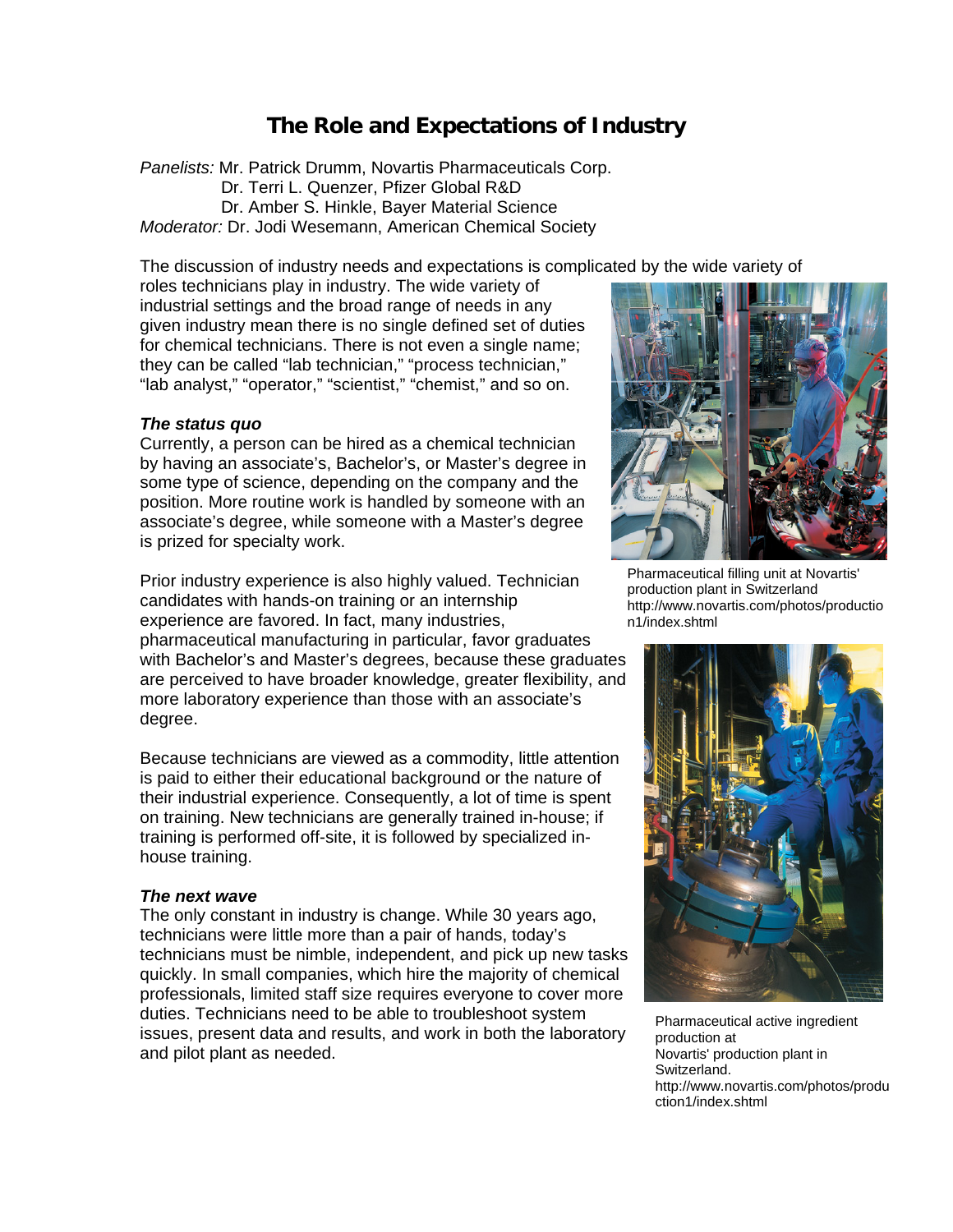Rapid change in industry means less time to train new technicians and upgrade the skills of incumbent technicians. Increasingly, employers are looking for technicians with a solid foundation in basic science and a broad range of higher-order skills. Higher-order skills, such as work ethics, communication skills, and problem-solving, are the skills possessed by all good employees, but not often developed in training programs.

Moreover, experienced technicians often need to be retrained when they begin a new

position, to encourage them to adjust to the protocols of the new situation. Technicians who can make such transitions without extra training are highly valued.

In short, the technical profession needs to move from commodity to specialty.

## *What industry needs from the rest of the enterprise*

Industry needs technicians to have broad science and safety knowledge, plus the higher-order skills, like flexibility, teamwork, and problem-solving. Because less time and money are available for training, higher-order skills will need to be obtained from academia or professional societies.

Industry needs technicians who can fill a variety of niches as needed. Educational and training programs need to emphasize broad knowledge and the troubleshooting skills necessary to apply it. Programs need to be readily available to technicians as well as chemical technology students, so that incumbent technicians can continue their education as needed.



**Pharmaceutical production and quality control at Novartis' production plant in Switzerland** 

**www.novartis.com/photos/pro duction1/index.shtml**